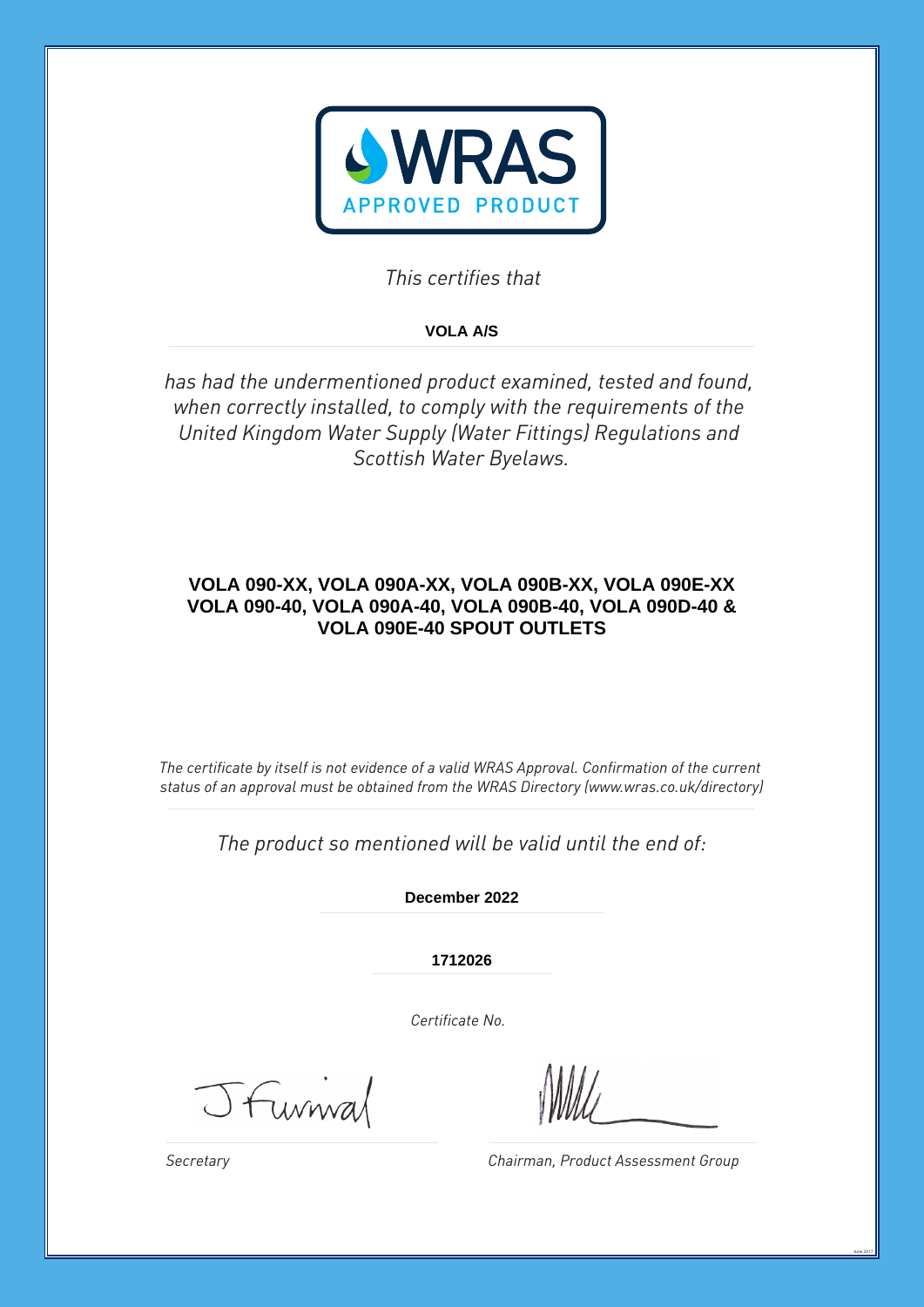

9<sup>th</sup> March 2018

Vola A/S Lunavej 2, 8700 Horsens, Denmark

Water Regulations Advisory Scheme Ltd. Unit 13, Willow Road, Pen y Fan Industrial Estate, Crumlin, Gwent NP11 4EG

# **Approval Number: 1712026**

Dear Sir/Madam

**1.** Production samples of the products described in Approval Information ("Products") have been subjected to relevant mechanical and water quality tests contained in the "Regulators' Specifications" for the purposes of your application for WRAS Approval.

**2.** After considering the test reports and examining the Product/s, The Water Regulations Advisory Scheme Ltd. ("WRAS Ltd" / "WRAS") finds that their use, when correctly installed (see paragraph 3) complies with the requirements of The Water Supply (Water Fittings) Regulations 1999, The Water Supply (Water Fittings) (Scotland) Byelaws 2014, The Water Supply (Water Fittings) Regulations (Northern Ireland) 2009 and all other applicable WRAS requirements from time to time.

The non-metallic materials of construction, in contact with the water, are suitable for contact with wholesome water intended for domestic purposes having met the requirements of BS 6920-1: 2000 and/or 2014 'Suitability of non-metallic products for use in contact with water intended for human consumption with regard to their effect on the quality of the water.

WRAS Approvals are granted subject to and in accordance with the Standard Terms and Conditions of WRAS Fittings Approval as amended from time to time ("**Standard Terms of Approval**"). You have confirmed your acceptance of the Standard Terms of Approval by submitting your application for WRAS Approval. A copy of the current Standard Terms of Approval are attached to this letter as Appendix B and are also available from the WRAS website: [www.wras.co.uk.](https://www.wras.co.uk)

Terms defined in the Standard Terms of Approval shall have the same meaning in this letter unless the context otherwise requires.

**3.** Installation Requirements & Notes (IRNs) are set out in Appendix A. WRAS Product Approvals may include one or more IRNs, which must be followed by the installer to ensure that the product is installed correctly to comply with The Regulations and Byelaws. Since the incorrect installation of products could result in contravention of the Regulations or Byelaws requirements, **the attention of your customers should be drawn to any IRNs.**

**4.** Please note that the use of the Products described in any particular area of supply is at the discretion of the Water Undertaker in that area.

**5.** Approval Holders may quote in their sales literature that WRAS **finds that the use of these products, when correctly installed, will not contravene the requirements of** The Water Supply (Water Fittings) Regulations 1999, The Water Supply (Water Fittings) (Scotland) Byelaws 2014, The Water Supply (Water Fittings) Regulations (Northern Ireland) 2009. **6.** The "WRAS Approved Product" logos are certification marks registered under the Trade Marks Acts 1994 ("**Certification**

**Marks**"). Approval Holders may use the Certification Marks in accordance with the Standard Terms of Approval.

**7.** Please verify the details of your Product as set out in the approval information and advise us of any discrepancies by no later than **9 th April 2018**

Yours Faithfully

Jason Furnival Secretary, Product Approval Group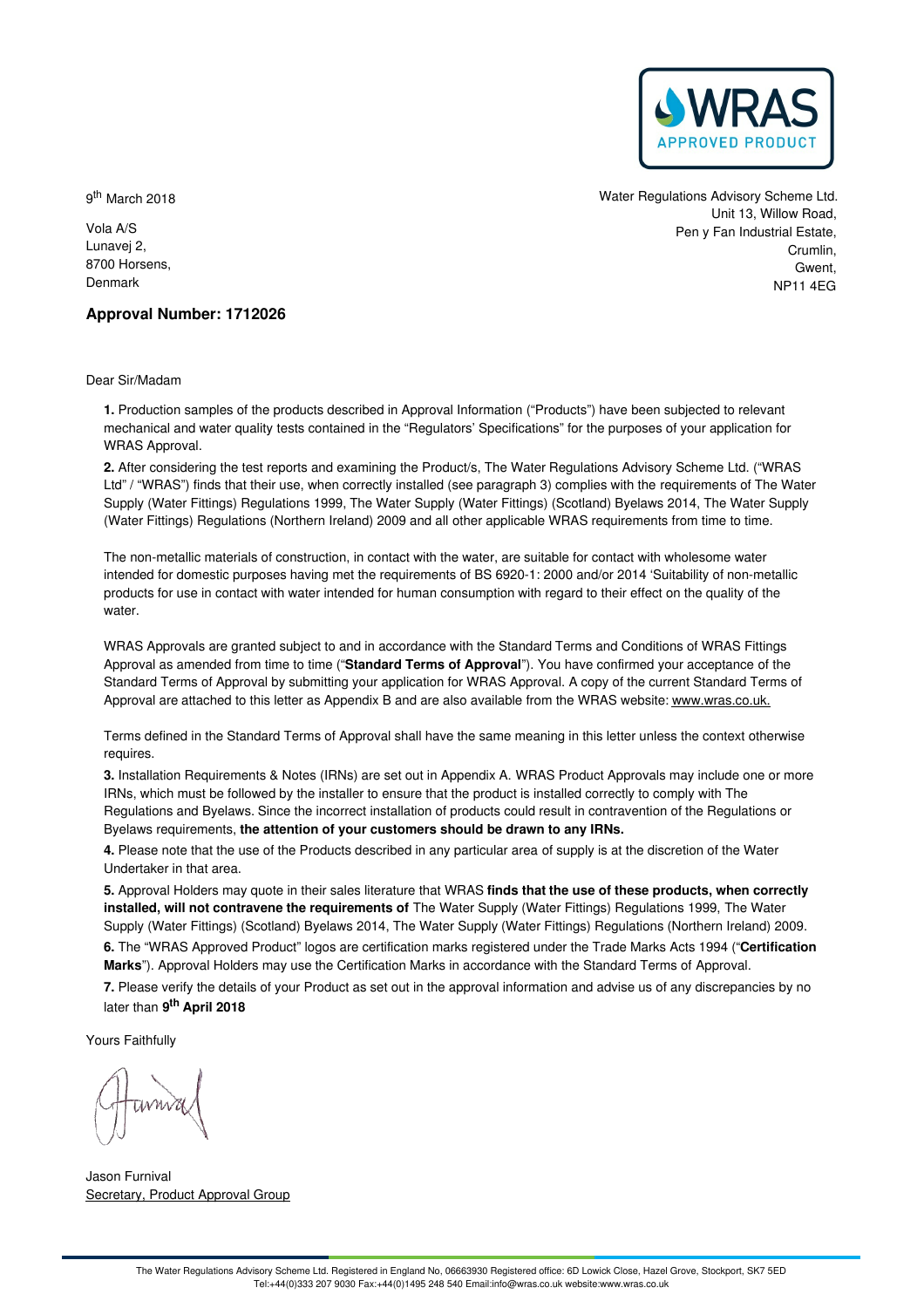# **APPROVAL INFORMATION**

| Validity dates:                    | This approval is valid for fittings (as listed below in model) manufactured AND installed between<br>December 2017 & December 2022                                                                                                                                                                                                                                                                                                                                                                                                                 |
|------------------------------------|----------------------------------------------------------------------------------------------------------------------------------------------------------------------------------------------------------------------------------------------------------------------------------------------------------------------------------------------------------------------------------------------------------------------------------------------------------------------------------------------------------------------------------------------------|
| Section Number:                    | 0682                                                                                                                                                                                                                                                                                                                                                                                                                                                                                                                                               |
| Section title:                     | <b>COMBINATION TAP ASSEMBLIES - SPOUT OUTLETS.</b>                                                                                                                                                                                                                                                                                                                                                                                                                                                                                                 |
| Installation<br>requirement notes: | R001, R006<br>(IRN's are set out in Appendix A)                                                                                                                                                                                                                                                                                                                                                                                                                                                                                                    |
| Product description:               | 'Vola 090' range of swivel spout outlets with either brass (in various finishes) or stainless steel bodies,<br>incorporating a plastic aerator.<br>Maximum operating temperature 60°C.                                                                                                                                                                                                                                                                                                                                                             |
| Note:                              | Open outlet use only.                                                                                                                                                                                                                                                                                                                                                                                                                                                                                                                              |
| Size:                              | $\frac{1}{2}$ " BSP (M)                                                                                                                                                                                                                                                                                                                                                                                                                                                                                                                            |
| Identification Marking:            | VOLA on body (All Models). Models 090-40 and 090D-40 also include model prefix on body.                                                                                                                                                                                                                                                                                                                                                                                                                                                            |
| Factor:                            | Vola A/S                                                                                                                                                                                                                                                                                                                                                                                                                                                                                                                                           |
| Model:                             | <b>Brass Models:</b>                                                                                                                                                                                                                                                                                                                                                                                                                                                                                                                               |
|                                    | VOLA 090-xx, VOLA 090A-xx, VOLA 090B-xx & VOLA 090E-xx.                                                                                                                                                                                                                                                                                                                                                                                                                                                                                            |
|                                    | <b>Stainless Steel Models:</b>                                                                                                                                                                                                                                                                                                                                                                                                                                                                                                                     |
|                                    | VOLA 090-40, VOLA 090A-40, VOLA 090B-40, VOLA 090D-40 & VOLA 090E-40.                                                                                                                                                                                                                                                                                                                                                                                                                                                                              |
|                                    | 'xx' in brass models denotes finish, and can be replaced with:<br>02 - grey, 04 - blue, 05 - orange, 06 - green, 08 - yellow, 09 - dark grey, 12 - mocha, 14 - orange-<br>red, 15 - dark blue, 16 - chrome, 17 - black, 18 - white, 19 - brass (raw), 20 - brushed chrome, 21 -<br>red, 25 - pink, 27 - dull black, 60 - black chrome, 61 - brushed black chrome, 62 - piano black, 63 -<br>copper, 64 - brushed copper, 65 - bright gold, 66 - dark gold, 67 - brushed dark gold, 68 - nickel, 69<br>- brushed nickel & 70 - brushed bright gold. |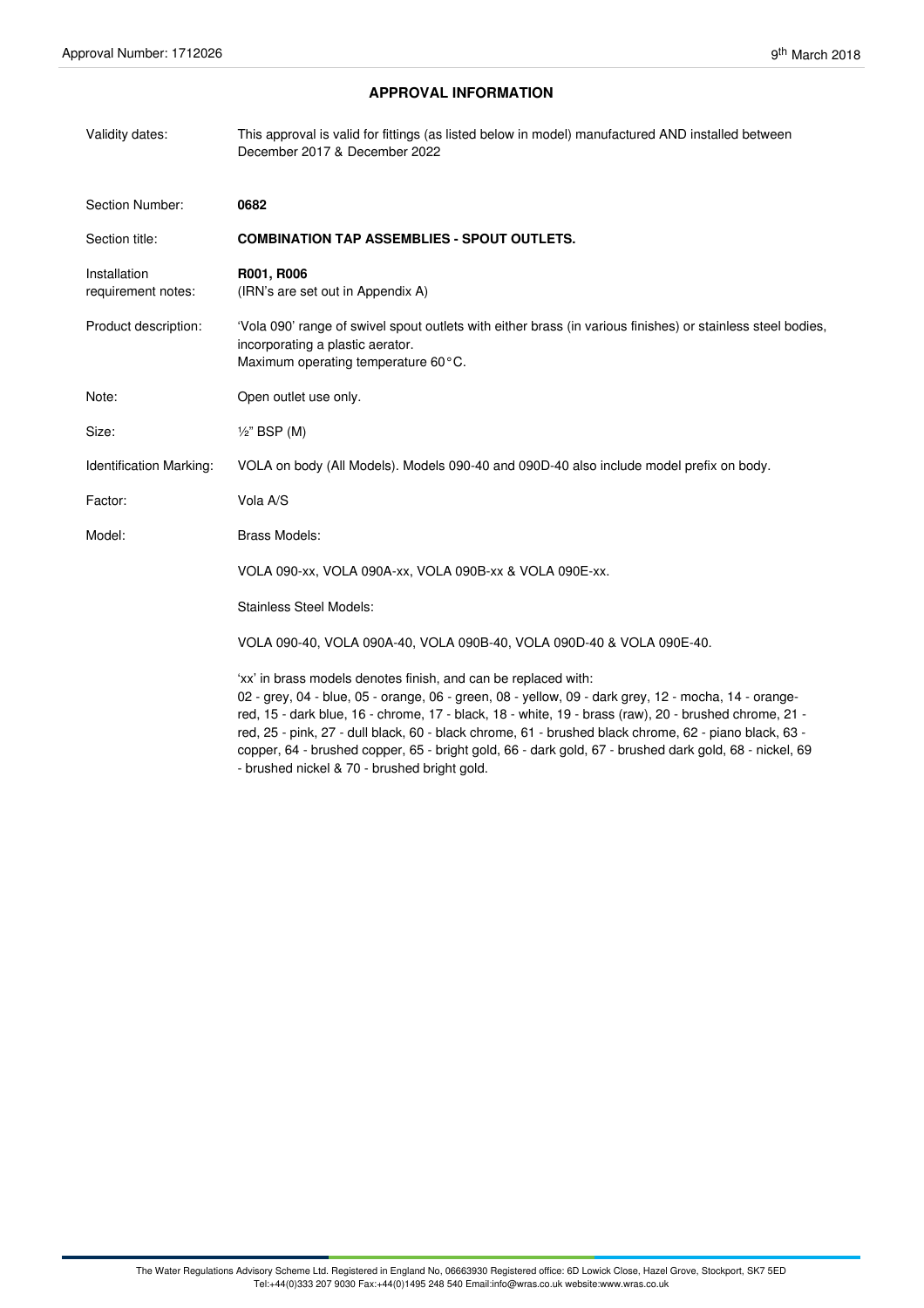# **APPENDIX A**

# **INSTALLATION REQUIREMENTS & NOTES**

You are advised to draw customers' attention to the installation requirements and notes set out below which must be followed to ensure that the fittings described above are installed in accordance with the requirements of the Regulations and Byelaws:

# **IRN R001**

See text of entry for Installation Requirements or Notes.

# **IRN R006**

If this tap or combination tap is installed so that its base is no lower than the spillover level of the receiving vessel (for example, a sink or washbasin), a Type AUK3 air gap is achieved which permits installation of the tap in any premises where backflow protection up to Fluid Category 5 is required at the tap.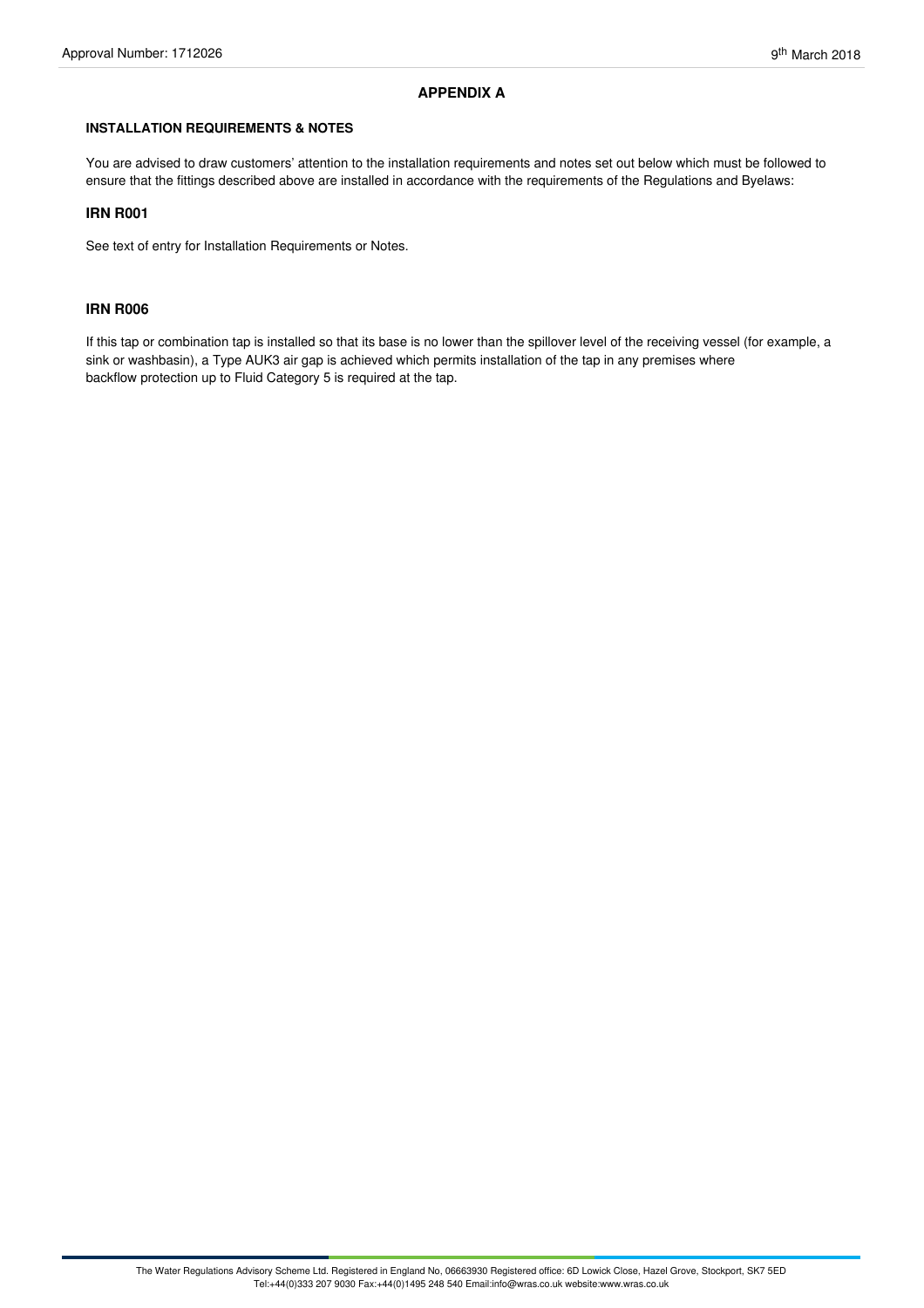# **APPENDIX B - Standard Terms of Approval**

# **STANDARD TERMS & CONDITIONS OF WRAS PRODUCT APPROVAL**

The Water Regulations Advisory Scheme (WRAS) administers the WRAS Product Approval and Material Approval Scheme on behalf of the UK Water Supply Industry.

WRAS Approval of products is granted subject to the following standard conditions, which holders of approvals accept on signing the WRAS Approval application form (Form F2).

#### **1. Introduction**

**1.1.** The WRAS Approval Scheme and the WRAS Product and Materials Directory are owned and operated by the Water Regulations Advisory Scheme Ltd ("WRAS Ltd" or "WRAS").

**1.2.** WRAS Approvals are granted by the WRAS Product Assessment Group ("PAG"). Members of the PAG are suitably experienced representatives of the UK Water Supply Industry appointed by the WRAS Technical Committee.

**1.3.** In these Standard Terms of Approval, the following definitions shall apply:

**"Agent"** means any third party agent nominated by the Applicant for the purposes of the Application and whose details are set out in section 4 of the Application Form;

**"Applicant"** means any person, company or other organisation / entity that applies for WRAS Approval in respect of a Product;

**"Application"** means an application for WRAS Approval;

**"Application Form"** means the F2 application form to be used when applying for WRAS Approval and which can be found on the WRAS website www.wras.co.uk;

**"Approval" / "WRAS Approval"** means approval granted by WRAS on behalf of UK Water Suppliers once WRAS is satisfied that the Product complies with the requirements of the Water Supply (Water Fittings) Regulations 1999 and BS 6920 and any other applicable requirements from time to time;

**"Approval Holder"** means the holder of an existing WRAS Approval, which includes holders of both Primary Approvals and Secondary Approvals;

**"Approval Period"** has the meaning set out in clause 3.5;

**"Approved Product"** means any water fitting, plumbing product, material or component which is the subject of an existing WRAS Approval;

**"Approval Letter"** means the letter from WRAS to the Applicant confirming the grant of WRAS Approval in respect of a Product;

**"Approval Scheme Installation Requirements and Notes"** means any installation requirements and notes issued by WRAS as part of a WRAS Approval;

**"Certification Mark"** has the meaning set out in clause 20.1;

**"Committee"** means the WRAS Technical Committee;

**"Directory"** means the WRAS Product & Material Directory;

**"Event Outside Our Control"** means any act or event beyond WRAS's reasonable control, including without limitation strikes, lock-outs or other industrial action by third parties, civil commotion, riot, invasion, terrorist attack or threat of terrorist attack, war (whether declared or not) or threat or preparation for war, fire, explosion, storm, flood, earthquake, subsidence, epidemic or other natural disaster, or failure of public or private telecommunications networks [or impossibility of the use of railways, shipping, aircraft, motor transport or other means of public or private transport;

**"Factor"** a factor is generally an organisation that did not manufacture the Product, typically being a retailer, reseller or wholesaler;

**"Primary Approval"** means an Approval granted pursuant to the first Application for a Product and any subsequently renewals of that first Approval;

**"Product"** means any water fitting, plumbing product, material or component submitted to WRAS for WRAS Approval;

**"Sample"** samples of the Product to be sent to WRAS for evaluation as part of the Application;

**"Scheme"** means the Water Regulations Advisory Scheme;

**"Secondary Approval"** means an Approval granted pursuant to a second Application for a Product; a Secondary Approval relies on the existence of a Primary Approval and is typically used where the Product has been re-branded but maintains the same mechanical specifications as the Product submitted for Primary Approval and therefore does not require any further mechanical or materials testing;

**"Standard Terms of Approval"** these standard terms and conditions of WRAS Approval as amended from time to time in accordance with clause 24.2;

**"Test Facility"** means any WRAS suitably accredited test laboratory;

**"WRAS Guidance"** means the WRAS Product Approval Guidance available on the WRAS website www.wras.co.uk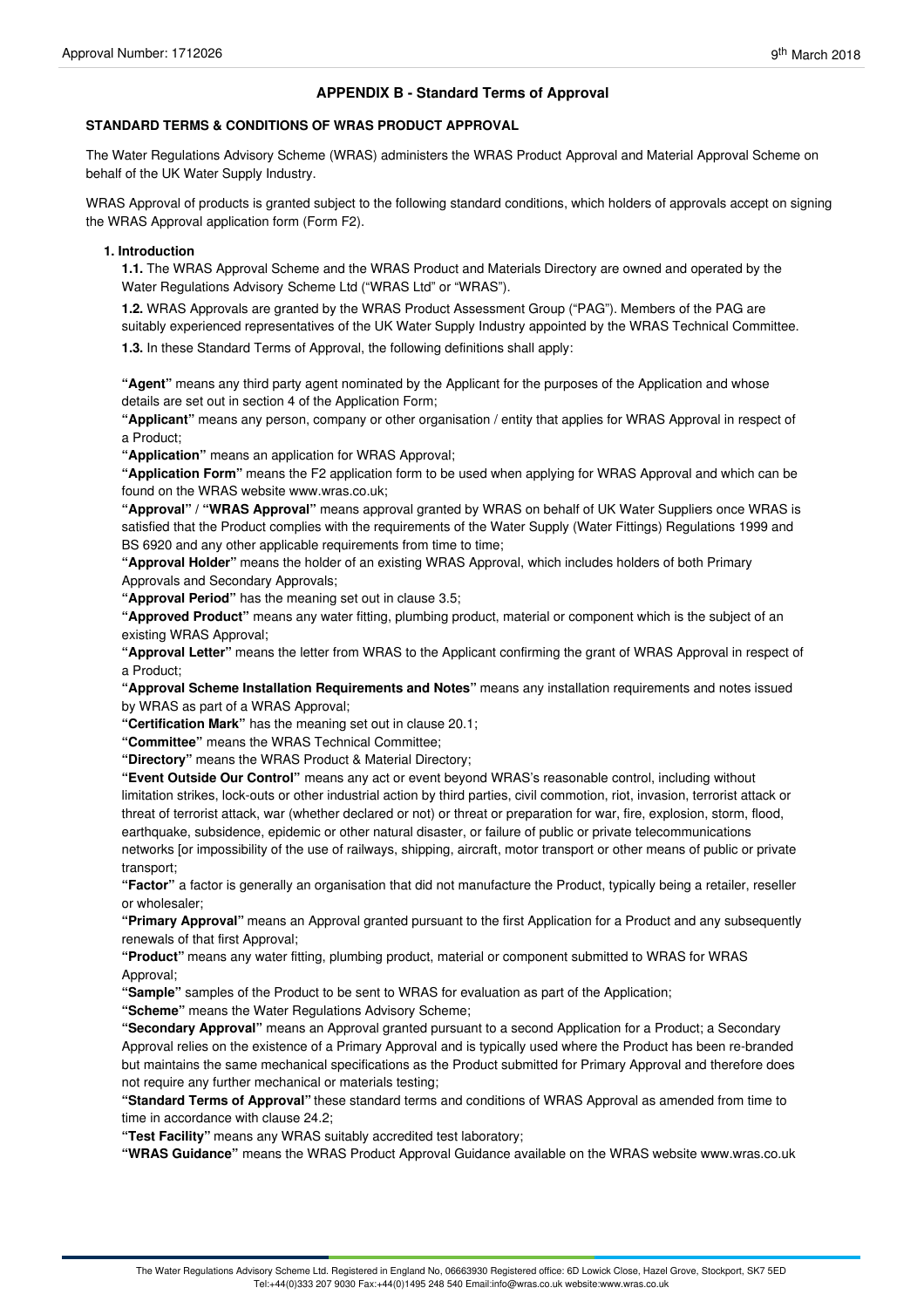# **2. Obligations of the Applicant & Approval Holder**

**2.1.** It is the responsibility of Applicants to ensure that they are familiar with and comply at all times with the requirements of the Scheme as detailed in both these Standard Terms of Approval and in the WRAS Guidance.

**2.2.** The Applicant recognises, accepts and complies with the roles and responsibilities of Applicants seeking WRAS Approval, as detailed in the "Overview of the roles & responsibilities of those parties involved in the process for gaining WRAS product approval" document which is available on the WRAS website www.wras.co.uk. For the avoidance of doubt, WRAS shall not be responsible for the acts or omissions of any test laboratory or any other third party involved in the WRAS Approval process.

**2.3.** The Applicant warrants the accuracy and completeness of all information contained in the Application and any other information now or subsequently provided to by the Applicant or its Agents to WRAS and/or the Test Facility in pursuance of the Application and confirms that none of this information is or may be construed as misleading in any way. WRAS accepts no liability for any losses or any other damage arising from incomplete or incorrect information provided by the Applicant.

**2.4.** The Applicant / Approval Holder undertakes to WRAS as follows:

**2.4.1.** to co-operate fully with WRAS and its employees and agents in relation to the Application process and any subsequent audit that WRAS may consider necessary and to provide WRAS with all such relevant information (including samples and evidence of the purchase of products and materials such as goods receipts) as may be required by WRAS from time to time;

**2.4.2.** to notify WRAS of any changes to contact details (including current email addresses), company details or business changes that relate to the Approved Product;

**2.4.3.** to notify WRAS immediately of any changes relating to the Application / Approved Product, its manufacture, intended use or method of installation which could affect the compliance of the Product or its Approval by WRAS;

**2.4.4.** to ensure that no changes or modifications to the Application / Approved Product, markings, assembly or range of products/fittings, including changes, substitutions or modification to the materials of construction, components or sub assemblies ("Modifications") are made without the Applicant / Approval Holder first notifying WRAS. Modifications include but shall not be limited to design changes, changes in materials and/or suppliers of materials, changes to the site of manufacture and changes to marking;

**2.4.5.** to provide WRAS with full details of any proposed Modifications and if required, supply Samples for testing and reassessment. Failure to comply with this condition will immediately invalidate a previously granted Approval. WRAS also reserves the right to withdraw an Approval with immediate effect where WRAS considers that the Modification may affect the validity of an existing Approval for any reason;

**2.4.6.** to ensure that all products bearing the Certification Mark conform exactly with the Sample in respect of which WRAS Approval has been granted ("Approved Sample") and so that each product/unit manufactured by or on behalf of the Approval Holder which is to be attributed with WRAS Approval is capable of satisfying all of the same tests and other criteria applied to the Approved Sample;

**2.4.7.** to adhere to these Standard Terms of Approval in relation to all Approved Products.

**2.5.** The Approval Holder accepts that the Approval granted may be subject to audit by WRAS Ltd, either as part of routine or investigative auditing activity and the Approval Holder shall co-operate fully with WRAS for this purpose. The Approval Holder shall reimburse WRAS for all reasonable costs incurred in connection with the audit.

**2.6.** It is the Approval Holder's responsibility to draw the attention of purchasers and installers to any installation requirements or notes that apply to their Approved Products, assemblies or range of products as a condition of Approval and to advise them that failure to install in accordance with these requirements will invalidate their approval and could result in contravention of the Water Supply (Water Fittings) Regulations 1999, The Water Supply (Water Fittings) (Scotland) Byelaws 2014 and Water Supply (Water Fittings) Regulation (Northern Ireland) 2009.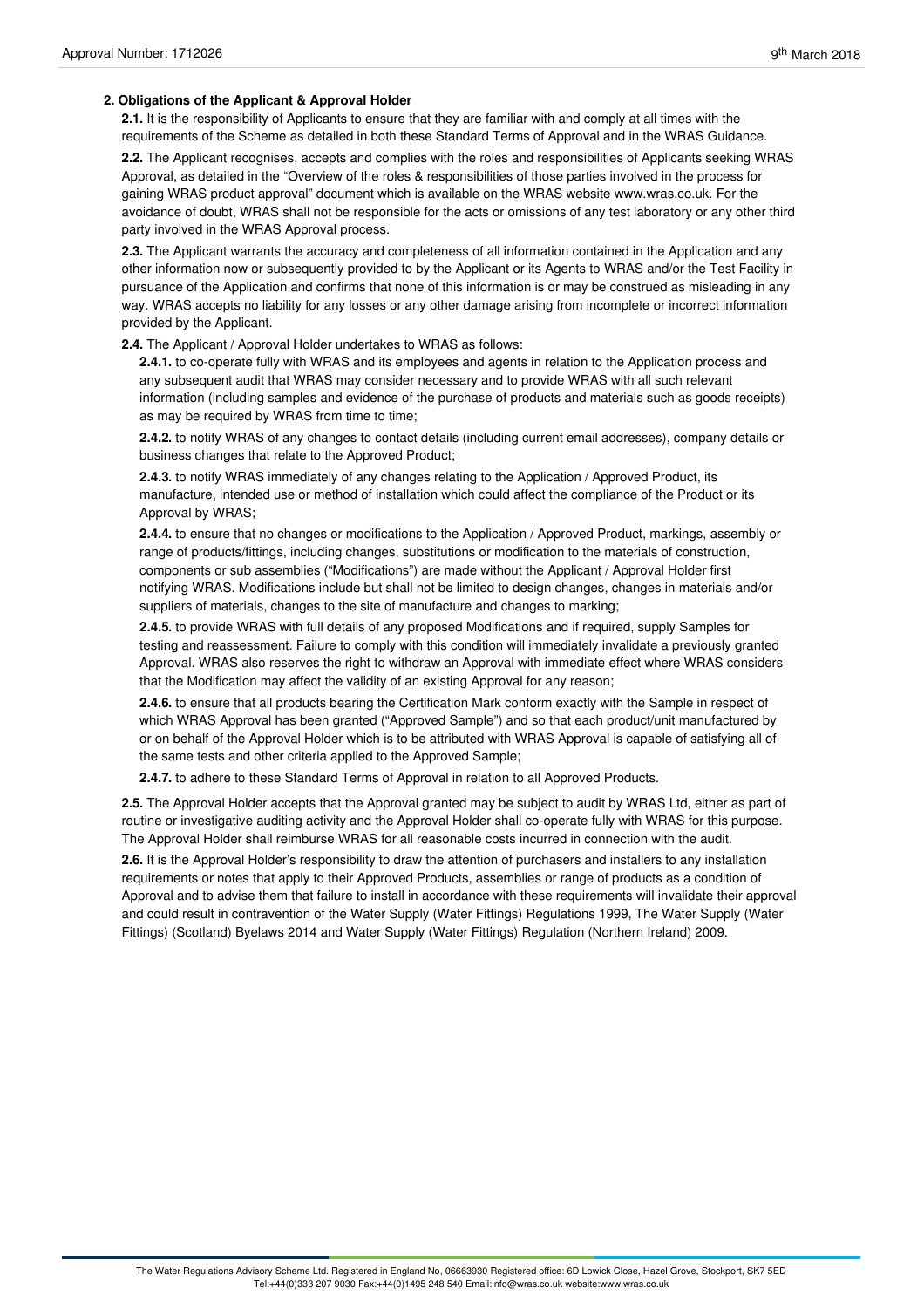# **3. WRAS Product Approvals**

**3.1.** These Standard Terms of Approval form the agreement between WRAS and the Applicant / Approval Holder in respect of Applications and Approvals.

**3.2.** WRAS Approvals are only granted to those Products, assemblies or ranges of Products which satisfy the Regulators' Specification and requirements of the Water Supply (Water Fittings) Regulations 1999, The Water Supply (Water Fittings) (Scotland) Byelaws 2014 and Water Supply (Water Fittings) Regulation (Northern Ireland) 2009 and any other applicable requirements of WRAS from time to time. WRAS Approvals are granted at the sole discretion of the UK Water Suppliers acting through their representatives on the Committee and its sub-group, PAG. No liability is accepted by WRAS Ltd, the Committee or PAG to any party which may arise as a result of a refusal to grant an Approval or revocation of an existing Approval.

**3.3.** WRAS Approval indicates that provided the Product is installed in accordance with the manufacturer's instructions and any Approval Scheme Installation Requirements and Notes, the UK Water Suppliers accept that it is 'of an appropriate quality and standard' in accordance with Regulation/Byelaw 4(1)(a) of the Water Supply (Water Fittings) Regulations 1999, The Water Supply (Water Fittings) (Scotland) Byelaws 2014 and Water Supply (Water Fittings) Regulation (Northern Ireland) 2009.

**3.4.** WRAS Approval will only be granted to production Samples. A prototype or preproduction Sample may only be submitted for 'approval in principle', and retesting may be required when submitted as a production Sample.

**3.5.** Unless terminated or extended in accordance with these Standard Terms of Approval, each WRAS Approvals is valid for the five year term stated in the Approval Letter ("Approval Period").To extend a WRAS Approval beyond the initial five year term, the Approved Product must be re-assessed and where necessary re-tested before expiry of the current five year term. Approval Holders will be advised that the Product is due for re-assessment by email or letter but it remains the sole responsibility of the Approval Holder to maintain a current and valid WRAS Approval

**3.6.** Only Products which have been tested appropriately, approved and listed by the Scheme are WRAS Approved Products®.

**3.7.** Only those Products described and listed under the heading 'model' in the approval documentation and Directory entry, are approved by WRAS and covered by the scope of the Approval.

**3.8.** The scope of an Approval does not extend to rebranded products unless otherwise agreed by WRAS.

**3.9.** Approval Holders must ensure that individually Approved Products, components and materials incorporated or used in the construction of their approved product retain their Approval throughout the Approval period of their approved product. Where Modifications are required WRAS must be informed and the Modifications approved in accordance with clause 2.4.4 and 2.4.5 above).

**3.10.** Where an Approved Product has its Approval renewed up to nine months before the current approval expires, the renewed Approval can run for five years from the date of expiry of the current one, provided that this does not conflict with the guidelines for processing Applications published in the WRAS Guidance documents.

**3.11.** An Approval is only valid if the Approved Product is manufactured and installed during the Approval Period.

# **4. Applications**

**4.1.** All applications for WRAS Approval must be submitted using the appropriate official WRAS Application form (the 'F2' form is available from the WRAS website www.wras.co.uk/approval.asp).

**4.2.** All Applications for WRAS Approval must be supported by schematic diagrams, or acceptable alternatives, which in addition to illustrating the arrangement of the Product clearly show the water supply connections, any discharge points, including overflows and waste discharges and the water pathway through the Product. Installation guides and manuals, where applicable, and photographs of the Product(s) and markings suitable for inclusion in the on-line Directory (preferably in a digital format) are also required.

**4.3.** Applicants must complete a schedule of materials (se section 10 of the Application Form). All component parts of a product, including solder, thread sealant tape, lubricant and grease, which come into contact with water which is required to be wholesome must be listed. Applications must contain all the information required by WRAS before being presented to the PAG. (See WRAS Guidance documentation for further information.)

**4.4.** The Application Form must include details of any Agents appointed by the Applicant detailing the scope of the Agent's authority. The Applicant undertakes to ratify all acts and omissions of the Agent in connection with the Application / Approval and to indemnify WRAS for any losses incurred as a result of any breach of these Standard Terms of Approval and by the Applicant and/or its Agent(s).

**4.5.** Application forms will be valid for up to 12 months from date of signature, after which time confirmation will be required that the information provided is up-to-date.

# **5. Fees**

WRAS charges an administration fee ("WRAS Fee") for processing an Application. Details of the WRAS Fee are available from WRAS on request. Where applicants are using a Test Facility to project manage their application, WRAS will collect this fee from the Test Facility. In such cases, this fee is usually included in the charges made by the Test Facility to the Applicant, but it is the Applicant's responsibility to confirm this and to ensure that the WRAS Fee is discharged in full.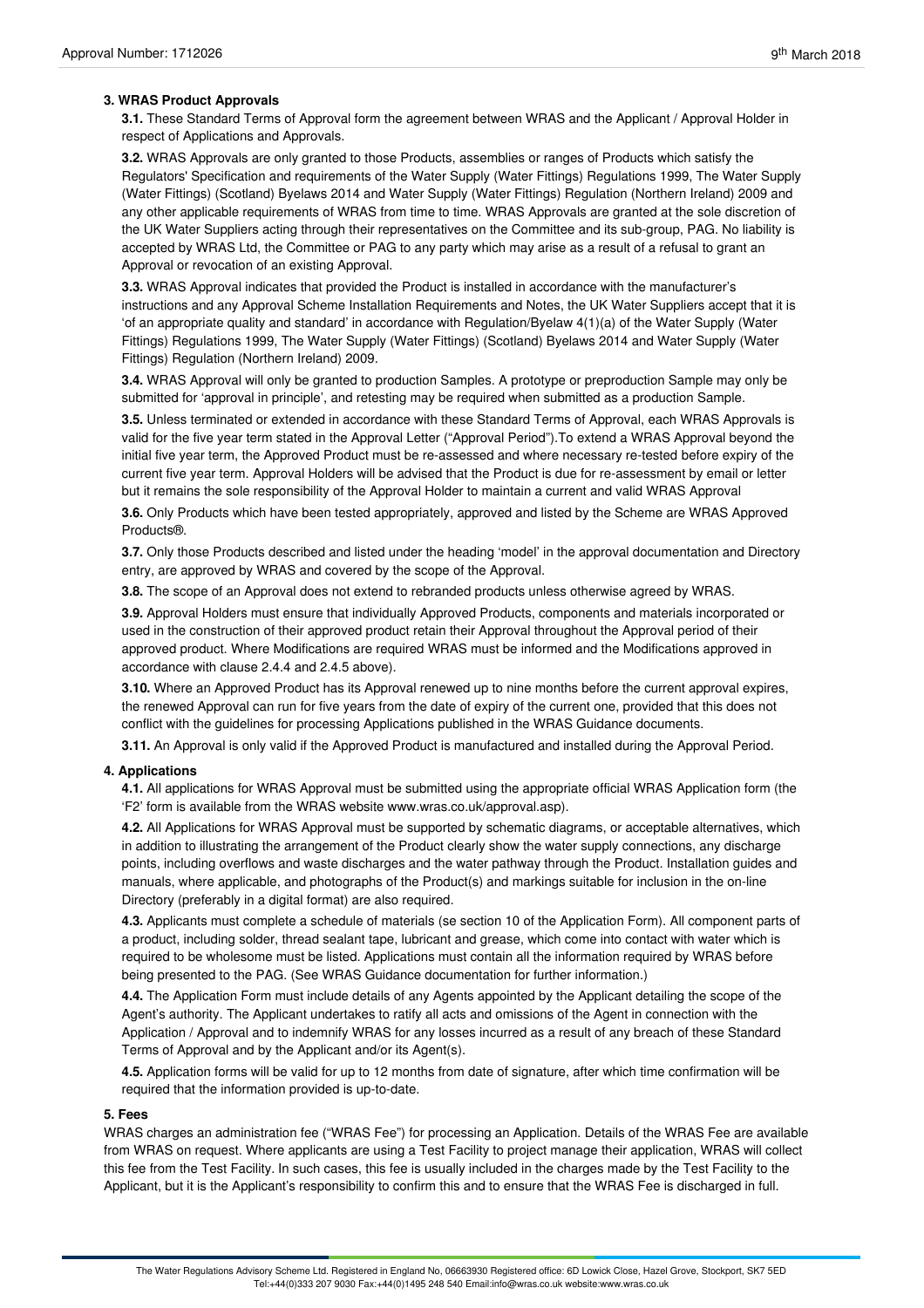# **6. Termination**

**6.1.** Either party may close an Application at any time upon giving the other party written notice.

**6.2.** In the event that an Applicant withdraws an Application they shall pay to WRAS Ltd all sums due or committed up to the date of withdrawal.

**6.3.** WRAS will retain a copy of the F2 Application Form for the entire duration of the Approval Period (including any renewal period granted by WRAS) and for up to 5 years after expiry of the Approval Period.

#### **7. Ownership of documents**

**7.1.** All intellectual property owned by either party or any third independent party shall remain exclusively the property of the owner.

**7.2.** Subject to any confidential information or other intellectual property belonging to the Applicant, all Application forms are the property of WRAS Ltd.

# **8. Confidentiality**

**8.1.** Without prior written consent, both WRAS and the Applicant undertake not to divulge to any third party any information which was designated as confidential by the owner at the time it was made available ("Confidential Information").

**8.2.** It is acknowledged and agreed that WRAS shall be entitled to retain information provided by an Applicant including any test results / analyses of the Confidential Information for up to seven years following expiry of any approvals granted and/or renewed by WRAS provided that the Confidential Information is kept confidential at all times in accordance with this letter.

#### **9. Performance testing**

**9.1.** WRAS will only accept applications which include test reports covering in full the Scheme's acceptance criteria. (See WRAS Guidance documentation for further information.)

**9.2.** Products must be tested in accordance with the requirements identified in the Test Code Sheet (TCS) matrix published on the WRAS website or as notified by WRAS Ltd.

**9.3.** Where a product is an assembly of components, all individual constituent components must satisfy the TCS requirements applicable to that component and unless already WRAS Approved will require testing.

**9.4.** In the case of non-standard products clarification of the testing required should be sought from WRAS in advance.

**9.5.** The scope of an Approval is restricted to those conditions applied during testing. Consequently should an Applicant wish to obtain Approval for use with a variety of pipe materials at a range of maximum working pressures and temperatures, testing must include these variables. (See WRAS Guidance Documents for further information.) **9.6.** Mechanical testing of products must have been completed no more than two years before the report is presented to the PAG.

#### **10. Samples**

**10.1.** A Sample should have been manufactured no more than 12 months before the date of its receipt by the Test Facility (please refer to the WRAS Guidance for further information.)

**10.2.** In the case of product ranges, or products manufactured or assembled at more than one site representative Samples must be tested (please see WRAS Guidance documentation for further information).

**10.3.** Where alternative materials are used testing of these variants shall only be undertaken where they could have an impact upon the opacity, endurance or pressure testing appropriate to that product. (Please refer to the WRAS Guidance documentation for further information.)

#### **11. Markings**

**11.1.** It is a condition of WRAS Product Approval that all products be adequately and consistently marked to facilitate identification. (See WRAS Guidance documentation for further information.)

# **12. Testing Failure**

**12.1.** Should a Product undergoing mechanical performance testing fail to satisfy the requirements of an individual test code sheet then a record of the failure will be reported to WRAS by the Test Facility. Complete retesting of a new Sample will be required unless WRAS accepts that replacement of the failed component or product would not affect the performance of the other tests already carried out on the Sample which failed. (See WRAS Guidance documentation for further information.)

**12.2.** Should a replacement Sample subsequently fail the same test then it is deemed to be an outright failure and will be reported as such to the PAG. If the replacement fails a different test it is considered to be a first failure and treated as a failure during testing.

# **13. Modified replacement samples**

**13.1.** If a Product fails to satisfy the requirements of an individual test code sheet and is then modified, the Applicant must provide a declaration detailing the nature and full extent of all modifications. In such cases the status of any earlier testing should be clarified with WRAS.

**13.2.** Where a modified Product is re-tested it is only deemed to be an outright failure if two failures are recorded for the same test.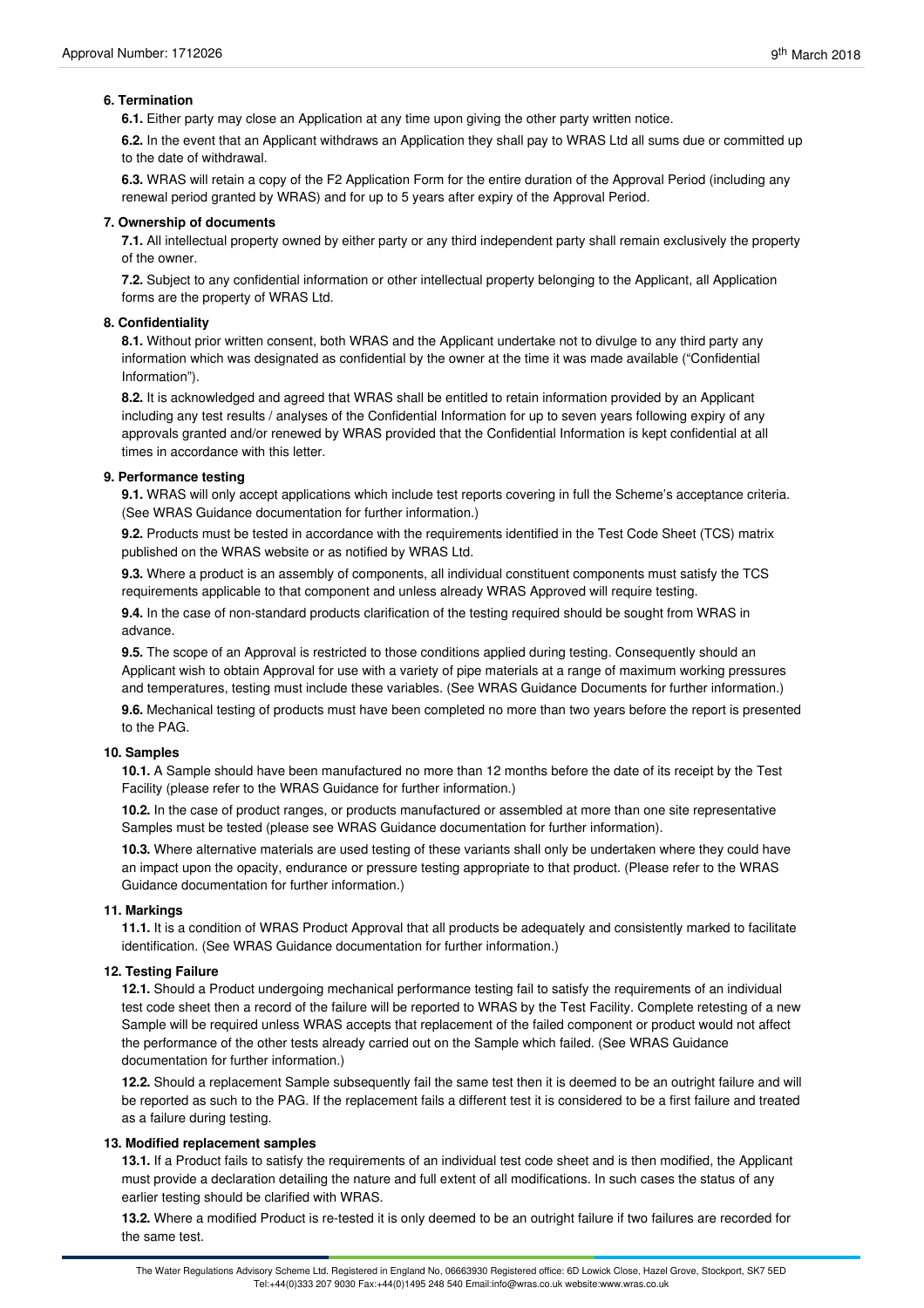# **14. Failure of samples representing a product range**

**14.1.** Failure of one Sample from amongst a number of Samples representing a product range will be treated as a first failure of that particular model/size. An outright failure would only occur if the replacement example failed the same test. (Please refer to the WRAS Guidance documentation for further information).

#### **15. Failure of early audits**

**15.1.** The failure of a Product submitted for early audit will at the discretion of WRAS render the current Approval null and void and will result in the Approval being removed from the Directory.

# **16. Certificates**

**16.1.** WRAS will issue a certificate within two weeks of a product gaining Approval. Normally only one certificate per directory entry will be released however in certain circumstances (at the sole discretion of WRAS and subject to payment of an additional fee) two maybe issued. (See WRAS Guidance documents for further information.)

**16.2.** WRAS Approval certification is acceptable evidence of compliance of the Product with the requirements of Regulation/Byelaw 4. WRAS will only issue amended certification on return of the original, unless WRAS accepts that there is a genuine reason why this cannot be done.

# **17. Directory entries**

**17.1.** Duplicate directory entries for products are not permitted.

**17.2.** All recently approved WRAS listings will be added to the on line WRAS Product & Material Directory within two weeks of them gaining Approval.

**17.3.** All expired Approvals will be deleted from the Directory within four weeks following their expiry dates.

#### **18. Alterations and additions to an existing approval**

18.1. All requests for alterations or addition to a current Approval should be made directly to WRAS. Any controversial applications for revision to an Approval will be determined by the PAG.

**18.2.** There are no restrictions on the number of revisions that can be made to an Approval during its lifetime provided that the conditions of the Scheme are complied with.

**18.3.** Additions to an existing Approval without the need for additional testing of the Product will only be permitted if the Scheme's sampling acceptance criteria are not breached. (See WRAS Guidance documentation for further information.)

#### **19. Secondary Approvals**

Approval Holders can apply for Secondary Approvals for their Factors. (See WRAS Guidance documentation for further information.) Any Secondary Approvals granted shall be governed by these Standard Terms of Approval and the Approval Holder shall ensure that all Factors adhere to these Standard Terms of Approval.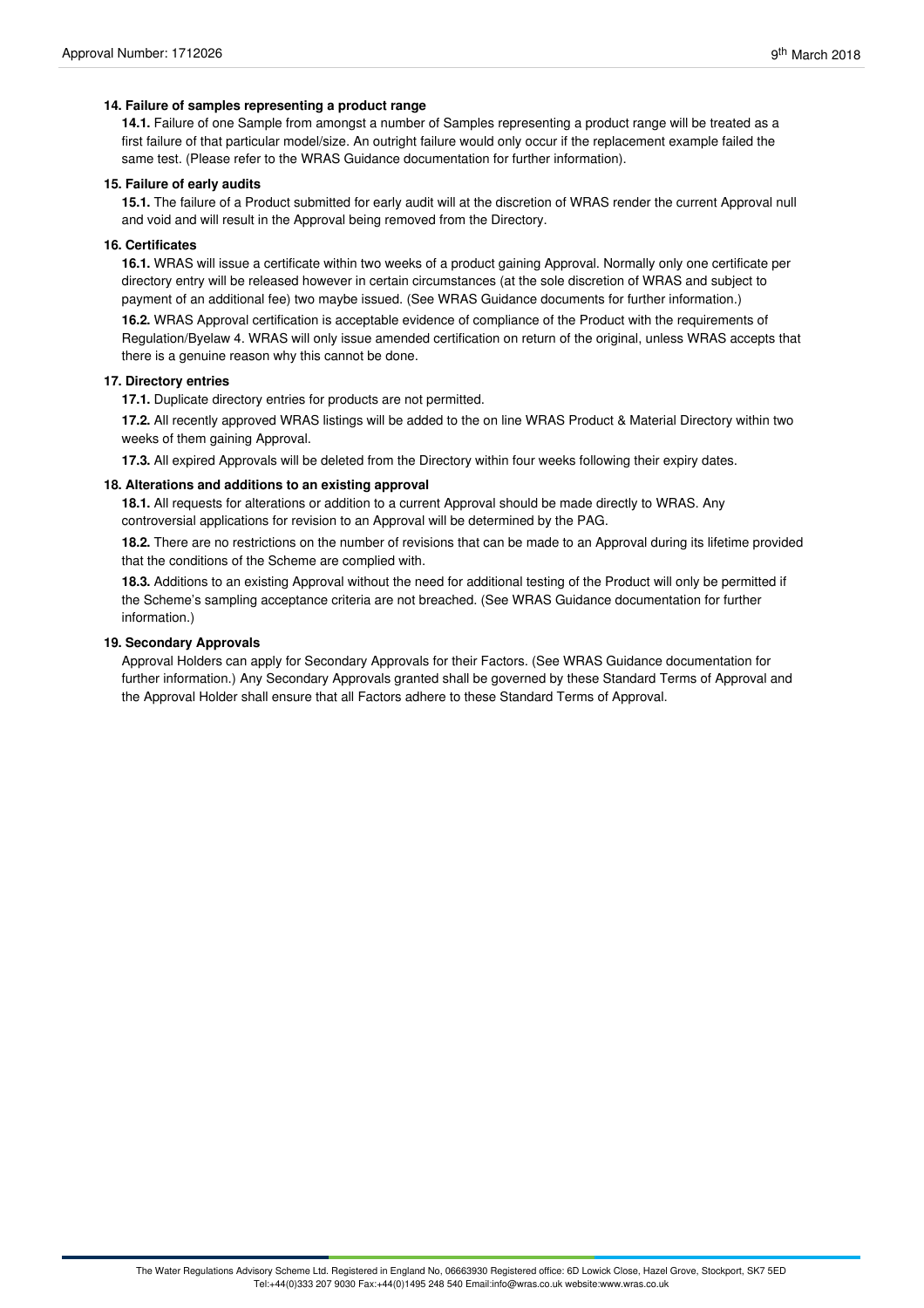# **20. WRAS Approved Product logo**

**20.1.** The "WRAS Approved Product" and WRAS Approved Material" logos are certification marks registered under the Trade Marks Acts 1994 ("Certification Marks"). Approval Holders shall be entitled to use the Certification Marks upon the licence terms set out in this clause 20 ("Licence Terms").

**20.2.** Approval Holders acknowledge that WRAS is the owner of the Certification Marks and that they shall not do anything which may be taken to indicate that they have any right or interest in the Certification Marks other than as set out in these Standard Terms of Approval.

**20.3.** Prior to an Approval being granted Applicants shall not use the Certification Marks or the WRAS name or logo in any publication or suggest or imply any endorsement of a particular product or range of products by the Scheme either verbally, in writing or by any other means.

**20.4.** The Certification Marks indicate that the UK Water Industry have endorsed the product detailed in the WRAS Product and Materials Directory as described in clause 3.2.

**20.5.** Approval Holders may use the Certification Marks only in respect of those Approved Products listed in the Approval Letter and only for the duration of the Approval Period applicable to those Approved Products

**20.6.** Approval Holders are entitled to use the Certification Markson the packaging, promotional literature and point of sale advertising for Approved Products.

**20.7.** Where a Certification Mark is used, it must be replicated without adaptation or alteration, save that reproducing the logo in black and white as opposed to colour is permissible.

**20.8.** The Certification Marks may only be used in connection with a product range where each individual product and/or material and/or component within that product range has been granted individual WRAS Approval.20.9 The Approval Holder shall inform its Factors and agents that any Modification or other alteration to the Approved Product may invalidate the Approval and shall inform WRAS of any Modification or other alteration as soon as this comes to the Approval Holder's attention.

**20.9.** The Approval Holder shall not sub-licence, assign, transfer or otherwise deal with the Certification Marks other than on these Licence Terms.

**20.10.** The Approval Holders shall adhere to the terms of all brand guidelines issued by WRAS from time to time. Failure to comply with all brand guidelines will immediately invalidate a previously granted Approval.

**20.11.** The Approval Holder at all times remains responsible for the correct use of the Certification Marks by its Factors.